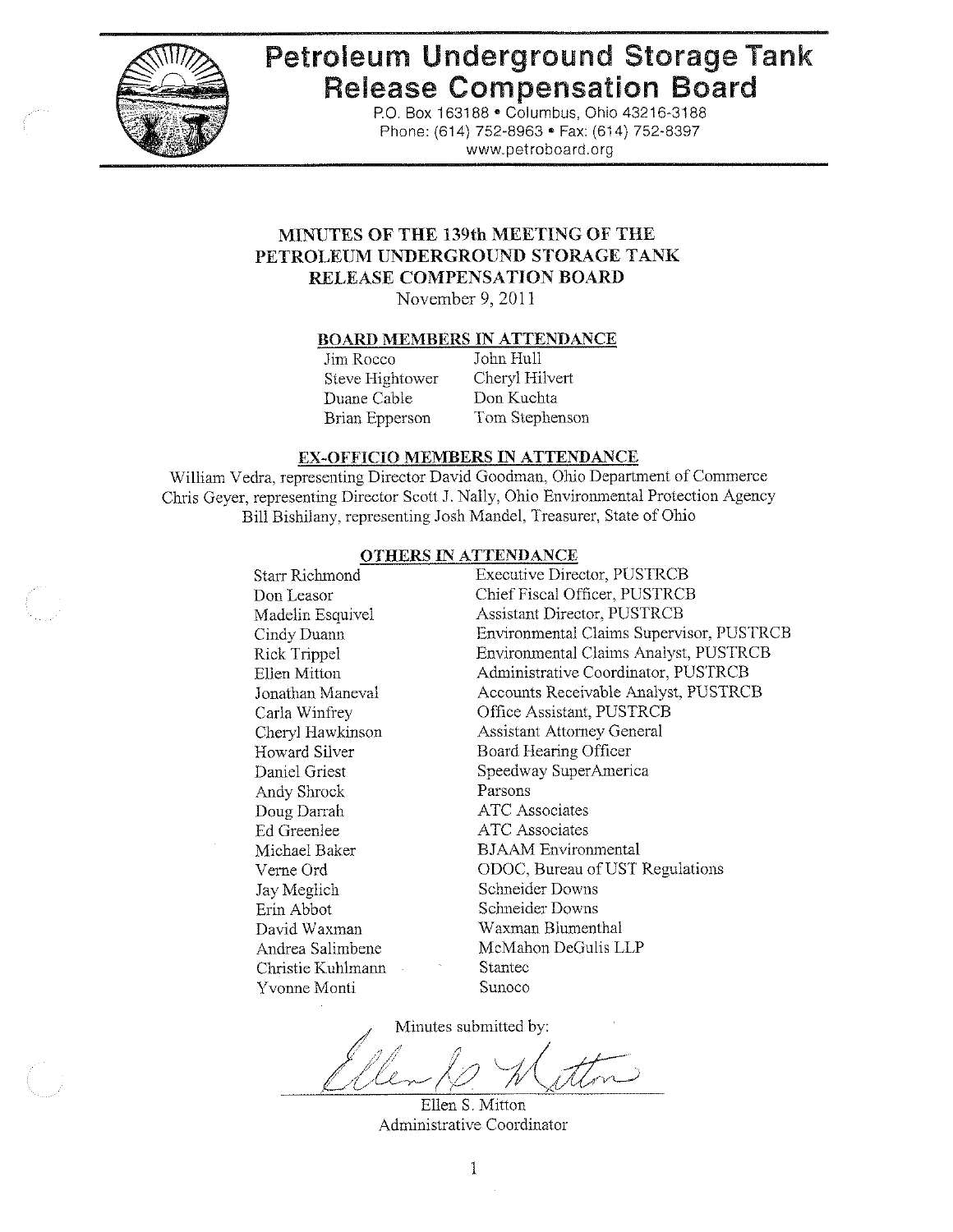# **Call To Order:**

Chairman Rocco convened the one hundred thirty-ninth meeting of the Petroleum Underground Storage Tank Release Compensation Board on Wednesday, November 9, 2011. The following members were in attendance: Jim Rocco; John Hull; Duane Cable; Cheryl Hilvert; Steve Hightower; Mayor Don Kuchta; Brian Epperson; Tom Stephenson; Bill Vedra representing Director David Goodman, Ohio Department of Commerce; Bill Bishilany, representing Ohio Treasurer Josh Mandel; and, Christopher Geyer, representing Director Scott J. Nally, Ohio Environmental Protection Agency.

Chairman Rocco asked if there were any comments, questions, or discussion regarding the minutes from the October board meeting and there were none. Mr. Hull moved to approve the minutes. Ms. Hilvert seconded the motion. A vote was taken and ten members voted in the affirmative. Mr. Cable abstained. The motion carried.

# **BUSTR Report:**

Chairman Rocco called upon Bill Vedra, Bureau Chief, to present the BUSTR report.

Mr. Vedra said BUSTR continues activities under the American Recovery and Reinvestment Act of 2009 (ARRA). He said a no-cost grant extension until December 31, 2011 had been granted and that activity is proposed to continue at seven sites to utilize the remaining grant money. Mr. Vedra said to date 23 sites had received no further action (NFA) letters and stated he is optimistic NFAs will be issued for these seven sites very soon, resulting in a total of 30 sites out of the 34 sites identified being cleaned up under ARRA.

Mr. Vedra said BUSTR also continues working on the OTTER database upgrade project, which is in its ninth week. He said the User Interface (UI) is complete and the database programming had started. Mr. Vedra said the project currently is on target to meet the June 30, 2012 completion date.

Mr. Vedra noted the UST operation compliance site inspections are ongoing and at this time BUSTR is 29% ahead of projections. He said the current grant cycle ends August 8, 2013.

Mr. Vedra said for the week ending October 28, 2011, there had been 183 corrective-action and closure reports reviewed, which resulted in 15 NFAs being issued. He said BUSTR now is 18% ahead of their total NFA projections.

Mr. Vedra identified a new portion of the report addressing the caseload of the Enforcement Section at BUSTR. He said currently there are 400 cases in process, which include 150 closure issues, 200 old rule 6, 7 and 8 issues, 25 administrative violations; and, 25 failures to equip/operate, also known as the "red tag rule."

Mr. Vedra noted that BUSTR is spending a good amount of time working on its administrative rules as required by the five-year rule review process. Mr. Vedra said there are 18 administrative BUSTR rules that are subject to the state's five-year rule review requirements and of those 18, there are 14 rules drafted and four have been adopted. Mr. Vedra stated BUSTR plans on all revisions being submitted to the Joint Committee on Agency Rule Review (JCARR) by mid-December 2011.

Mr. Vedra said interviews had been held on November 2-3, 2011 for the vacant northwest inspector position. He stated a candidate was selected but the offer had yet to be extended to the applicant. Mr. Vedra stated as soon as that one position is filled, BUSTR would be fully staffed.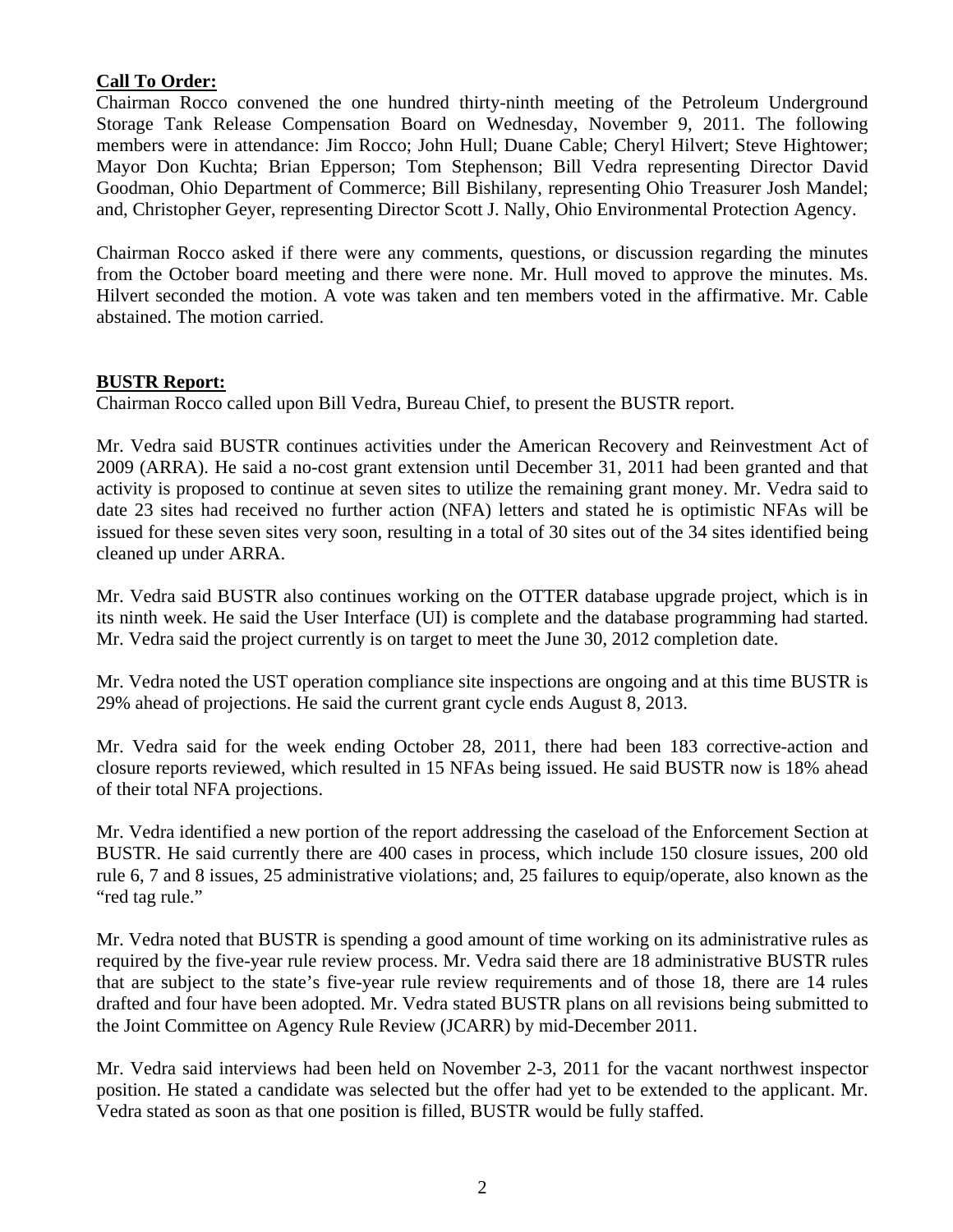Mr. Vedra stated currently there are 3,889 owners of registered facilities and a total of 22,212 registered USTs. He said there had been 26,507 no further actions (NFAs) related to clean-ups issued within the BUSTR program.

Chairman Rocco said he wanted to clarify the BUSTR statute changes that may be of interest to the members. He said the first modification is to the statutory definition of major repairs to be consistent with some of the changes that are proposed for rule 10, which is the BUSTR permit rule. He said the other proposed change to the statute is to allow certain BUSTR sites to be cleaned up using the current OEPA Voluntary Action Program (VAP). He said the Class C site is a site for which BUSTR has determined there is no viable responsible party. He said those Class C sites may be cleaned up by a volunteer using the VAP criteria and an NFA issued through the Ohio EPA would be confirmed by BUSTR. He said a volunteer is determined by the Fire Marshal pursuant to Chapter 3737 of the Revised Code to conduct a voluntary action in accordance with Chapter 3746 of the Revised Code and is not a responsible person.

# **Financial Report:**

Chairman Rocco called upon Don Leasor, Chief Fiscal Officer, to present the financial reports.

## *Audit Report*

Mr. Leasor stated a draft copy of the Financial Statements and Supplementary Financial Information for the years ended June 30, 2011 and 2010 had been distributed to each member. He introduced Mr. Jay Meglich and Ms. Erin Abbot, representatives from the accounting firm of Schneider Downs. Mr. Meglich reiterated this is a draft of the financial statements, however he did not anticipate any changes. Mr. Meglich stated this is the eighth audit of the Board's financial statements completed by Schneider Downs, and noted the contract would be over in two more years.

Mr. Meglich stated for the first time in eight years the financials are being presented in November, thus the Board would be submitting the financials to the Auditor of State prior to the December 31, 2011, deadline. He noted this is the first audit since 2005 in which there is not a significant deficiency in internal control or a material weakness associated with the financial statement. Mr. Meglich said he expected Schneider Downs would issue an unqualified opinion on the financial statements.

Mr. Meglich asked Ms. Abbot to present the draft of the financials to the Board. Ms. Abbot briefly explained the audit process. She noted the firm had consulted with an actuary to assist in establishing a reasonable assessment of management's calculations of the reserve for unpaid claims. She said there were no adjustments as a result of the audit procedure. She continued, briefly explaining the audit results.

Ms. Abbot stated that the last page of the report references a letter to the Board, which recommends that management present the amounts associated with recovery of bad debt and bad debt expense be broken out in the presentation of revenue on the Profit & Loss statement and not be lumped in with tank fee revenue. She said management did have those numbers available this year for their perusal and they would like to see comparable numbers available in future years.

Mr. Leasor requested that each member, and specifically the members of the Finance Committee, take time to review the draft financial statements, and if there are questions or comments, to contact Ms. Richmond or Mr. Leasor before November 23, 2011.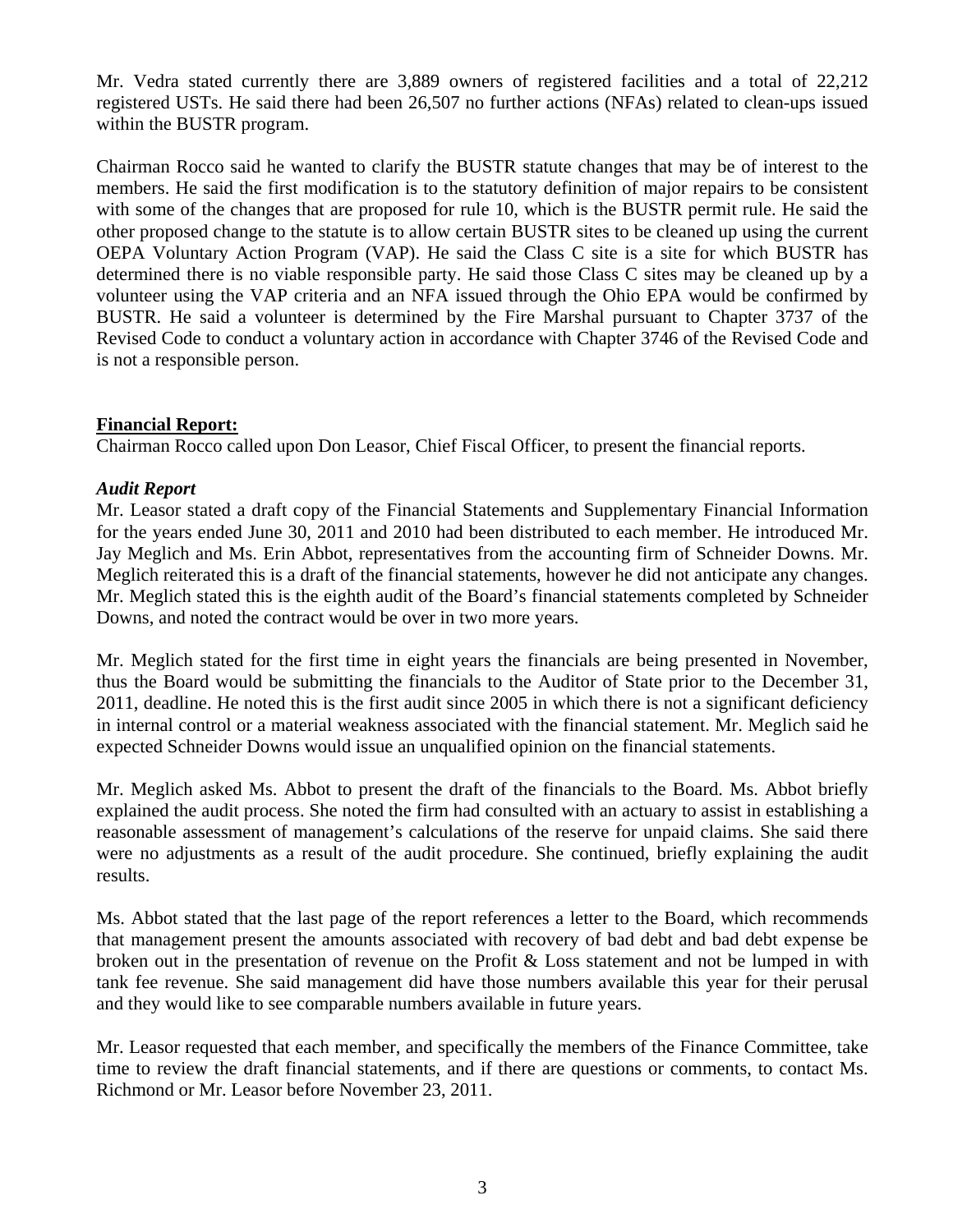# *September Financials*

Mr. Leasor stated the September financials were emailed to each member. He asked if there were any questions or concerns regarding these reports. Hearing none, Mr. Leasor began with the September financials.

Mr. Leasor said the current unobligated balance is approximately \$7.1 million. He said there is currently \$6.9 million in the obligated account that is set aside for fiscal year 2012 claim settlement payments.

Mr. Leasor said the claims expense for September was \$808,185; and, as of November 8 the claims expense this fiscal year is approximately \$2.1 million.

Mr. Leasor said as of September 30, the Legal & Professional line item is approximately 25.8% of the amount budgeted, which includes \$13,300 in collection costs charged by the Attorney General's office and an additional \$30,100 in costs charged by Special Counsel. He said the \$13,300 in collection costs for the Attorney General's services is offset by \$7,000 paid by owners for those collection costs.

Mr. Leasor said the postage line item is approximately 58% of the amount budgeted and includes postage costs for the annual fee statement mailing and the spring 2011 newsletter, which was paid in July.

He said as of September 30, the unemployment compensation line item was 34.6% of the amount budgeted due to charges assessed by the Ohio Department of Job & Family Services for May and June of fiscal year 2011 being paid in July 2011.

Mr. Leasor noted all other expenses are on target for this time in the fiscal year.

In response to Mr. Hightower's question regarding the variations in salary expenses, Mr. Leasor explained the August salary line item is higher because there had been a personal leave payout that month.

# *Fee Statement Statistics*

Mr. Leasor said for the 2011 program year there had been a little over \$13.5 million collected in current year fees to date, and just over \$305,000 collected in prior year fees, which represents 97% of the \$14.25 million budgeted for fee revenue for fiscal year 2012. Mr. Leasor said the \$305,000 collected in prior year fees is net of approximately \$114,000 in refunds paid during fiscal year 2012. The \$114,000 of refunds paid represents 46% of the \$250,000 goal to be paid in refunds this year. He said 3,272 owners had paid fees for 20,576 tanks. Mr. Leasor explained that 72% of the fees were paid at the standard deductible and 28% were paid at the reduced deductible, which falls in line with prior years.

Chairman Rocco said that in next year's collection cycle, he would be interested in a comparison of the fees invoiced versus the fees collected.

# **Claims Report:**

Chairman Rocco called on Ms. Cindy Duann, Environmental Claims Supervisor, to present the claims report.

Ms. Duann said the 236 sites with claims submitted to the Board and cleaned up exclusively under BUSTR's 1999 and/or 2005 Corrective Action Rule have an average clean-up cost of \$67,781 per site.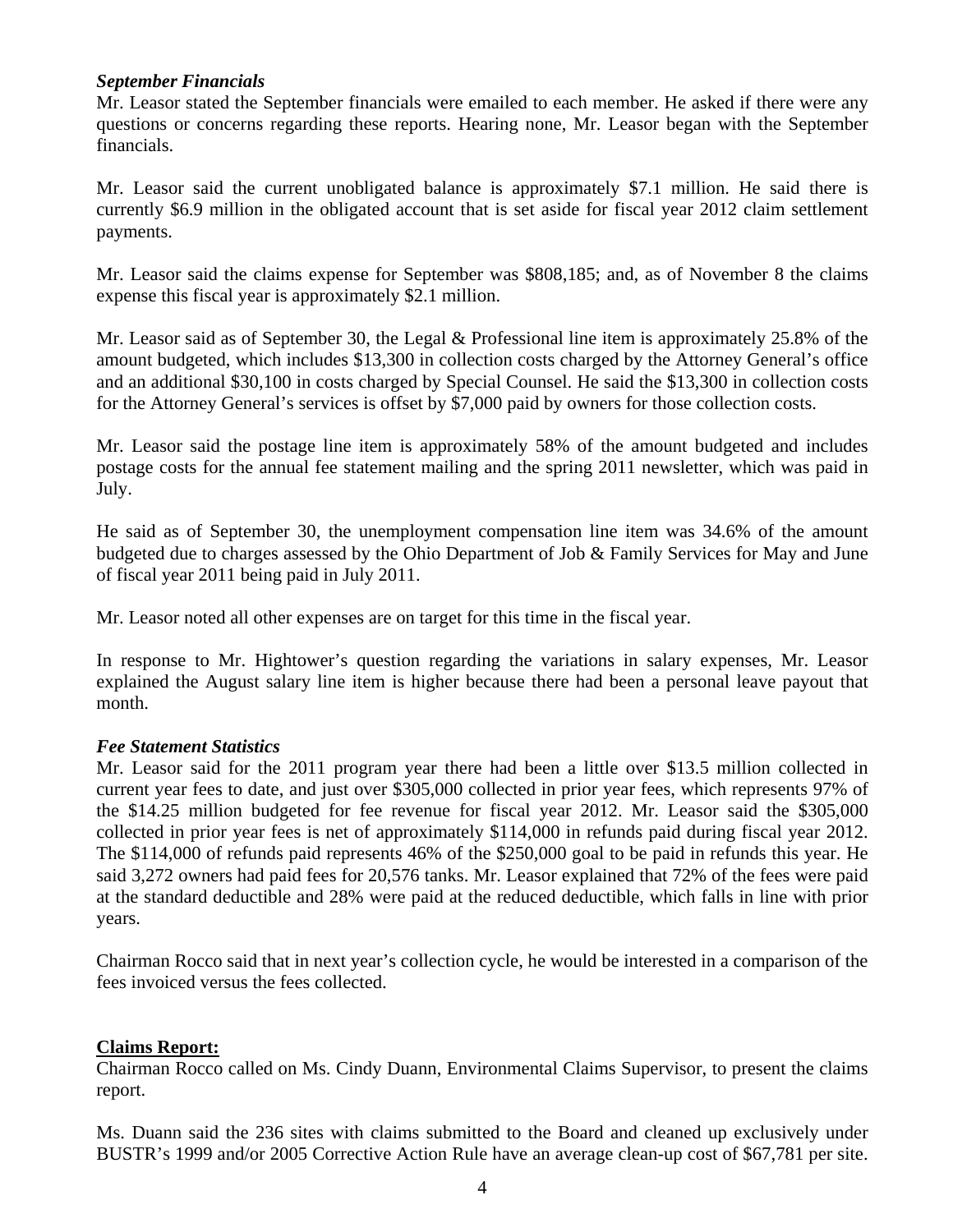She said after applying the deductible and disallowing non-reimbursable costs, the average claim payout per site is \$20,961.

Ms. Duann said for the first four months of this program year, the Board received 261 claim packages, averaging 65 claim packages a month. She said the staff settled or closed 241 claims, averaging 60 claim packages settled or closed per month. Ms. Duann said the average payout per claim is \$12,086. She said the staff is working diligently to increase the number of claims to be settled or closed in November.

Ms. Duann said in addition to the normal review of claim packages, over the past 18 months the claims staff has been reviewing over 250 time-consuming claims, which are a result of 32 sites that were sold by a major oil company to five different owners. She said she is happy to report that this task is almost accomplished and soon these new owner claims will be in the first-come, first-serve claims review pipeline.

Ms. Duann said the Board received 12 eligibility applications for the month of October, which is the greatest number received in any month in recent years. She said currently there are 17 open eligibility applications pending review, and typically these applications are reviewed within 30 days of receipt.

She said during the first four months of this program year, the Board received 63 cost pre-approval requests or an average of 16 requests per month. She said the staff had completed an average of 20 costs pre-approval reviews per month, indicating the staff's goals associated with cost pre-approval requests are being met.

# **Old Business:**

### *Finance Committee Report*

Chairman Rocco said the Finance Committee met prior to today's Board meeting to discuss the Fund fees, which are reviewed on an annual basis to decide whether changes are needed in the fee structure; and, establishing a policy for collections.

Chairman Rocco said as expected, earlier this year the Board's unobligated cash balance was low as a result of paying off the bond debt early. He said the Board is now seeing an increase in the cash reserve, reiterating the unobligated balance is now approximately \$7.1 million. He said the Board's objective is to get the cash reserve to an amount either equal to the annual costs or close to \$15 million. He said the committee looked at a series of projections based on conservative assumptions regarding the number of tanks and increases in administrative costs. Chairman Rocco said by the end of this fiscal year, the Board should have an unobligated balance very near \$13 million and, as we enter into the next fiscal year, that amount should increase to the \$15 million cash reserve target. Chairman Rocco said the committee does not recommend an increase in fees or any changes in the deductibles. He said looking at projections for paying the claim liability, as well as the income, over the next four to five years the Board should be able to make a very substantial dent in the Board's outstanding claim liability.

Chairman Rocco said the Board's optimistic financial future would allow opportunities for the Board to potentially reduce expenses incurred by tank owners. He said the Finance Committee would meet after the Board meeting in January to begin discussing those possibilities; such as, reducing fees, reducing deductibles, accelerating claim reimbursement payments, or finding alternatives for processing claims. Chairman Rocco said the Board would also be meeting with representatives of the Treasurers' office to discuss alternative low risk, high yield investments for a better return on the unobligated funds.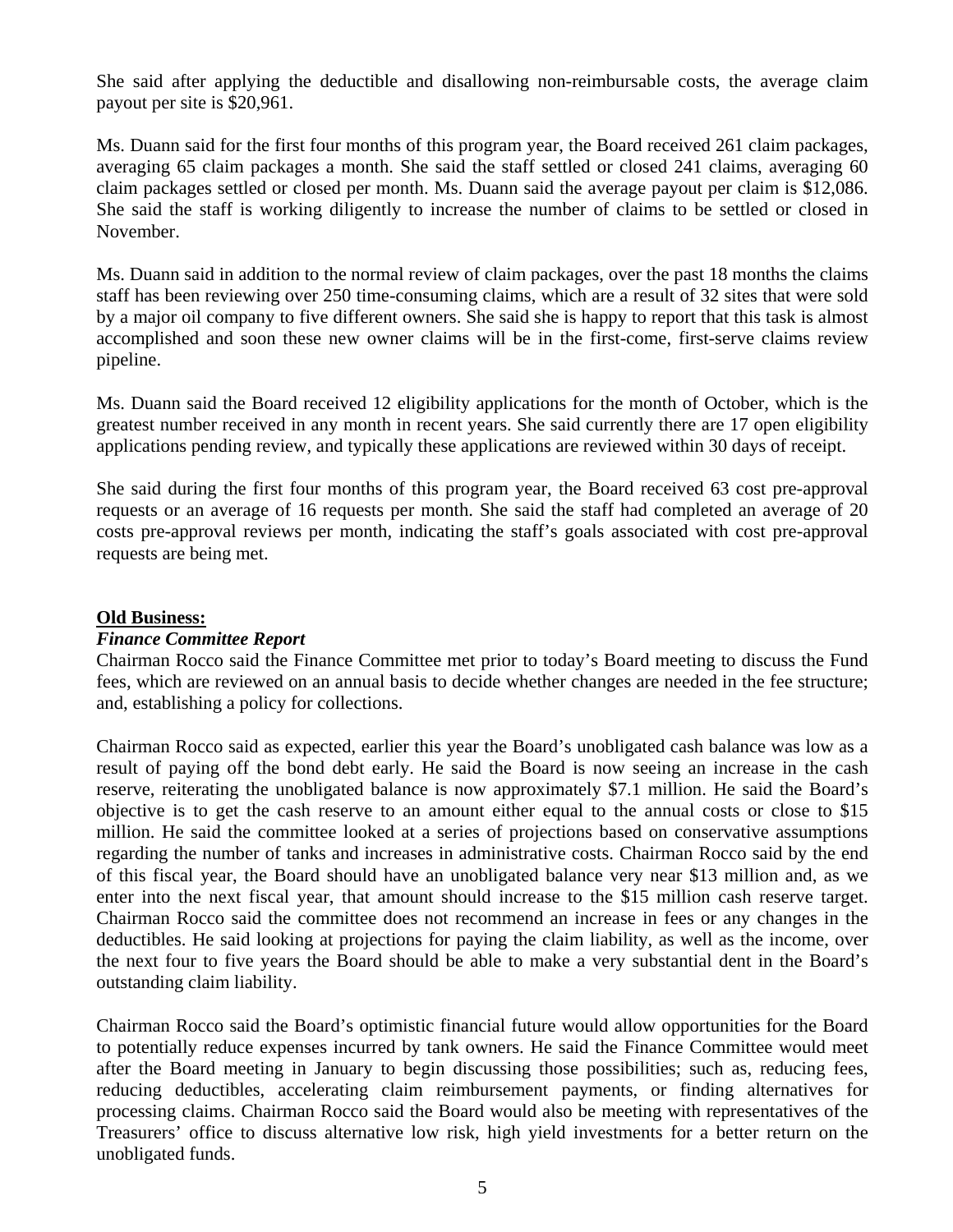Chairman Rocco requested a motion to accept the Finance Committee's recommendation that the Board not increase tank fees or change deductible amounts for program year 2012. Mayor Kuchta so moved. Mr. Hull seconded. A vote was taken and all members voted in the affirmative.

## *Attorney General Certification Polic***y**

Chairman Rocco called upon Ms. Madelin Esquivel to discuss the proposed Collections Policy.

Ms. Esquivel said the Finance Committee had reviewed and edited the draft policy during the committee meeting and she would describe the final version and the process now in place to improve the collection process for aging and delinquent accounts.

Ms. Esquivel said the in-house collection process begins when a responsible person fails to remit the assessed fees by the later of July  $1<sup>st</sup>$  or 30 days from the mailing of an invoice. She said if the fees are not paid in that timeframe, a Notification of Non-Compliance is issued. She said following that 30-day period if the fees are not paid, the responsible person is then issued an Order Pursuant to Law, which requires payment of the assessed fees and an additional late payment fee of up to \$1,000 per tank.

Ms. Esquivel said the outsourced collection process includes certifying delinquent accounts to the Attorney General's Office of Collections Enforcement (AGO) a minimum of two times per year.

She said the current program year's fees are certified to the AGO for collection in January of the program year in which the fees became delinquent. Ms. Esquivel said as staff resources permit, prior program years' fees and accounts aged beyond 12 months are reviewed and certified to the AGO for collection in September of each year.

Ms. Esquivel stated that the AGO charges a 10% collection fee on all amounts collected. She said if payment is not received, the account is then assigned to an independent attorney, known as Special Counsel, in the responsible person's geographical area. In addition to the 10% AGO collection fee, a 33 1/3% collection fee is charged for amounts up to \$25,000 collected by Special Counsel and a sliding scale is applied to amounts greater than \$25,000. She said if Special Counsel is unsuccessful in its collection efforts, accounts may be forwarded to a third-party vender specializing in the recovery of underperforming assets.

Ms. Esquivel said interest is assessed at the annual rate established by the Tax Commissioner on all delinquent amounts certified to the AGO for collection. She said pursuant to the policy adopted by the Board members at the June 8, 2011 meeting, all costs of collection, including but not limited to the AGO, special counsel, and third-party vendor fees, shall be assessed to the responsible person as an additional obligation. Ms. Esquivel said the Board also elected to authorize the AGO to waive interest when it results in the collection of the per-tank, late payment, and/or late payment fees.

Ms. Esquivel said the Board also adopted in its policy that the Director of the Fund shall approve all delinquent accounts to be assigned to Special Counsel or third-party vendors for collection prior to forwarding these accounts to Special Counsel or third-party vendors.

Ms. Esquivel said the Collections Policy includes an ability to pay program for responsible persons who no longer own or operate underground storage tanks (USTs). If the Board adopts the policy, responsible persons will be able to apply for and receive a determination of their ability to pay delinquent fees based upon a demonstration of financial hardship. She said the "Application for Individual/Corporate Ability to Pay Fees" will be reviewed and determined by the Director of the Fund and may result in the write off or a reduction of fees.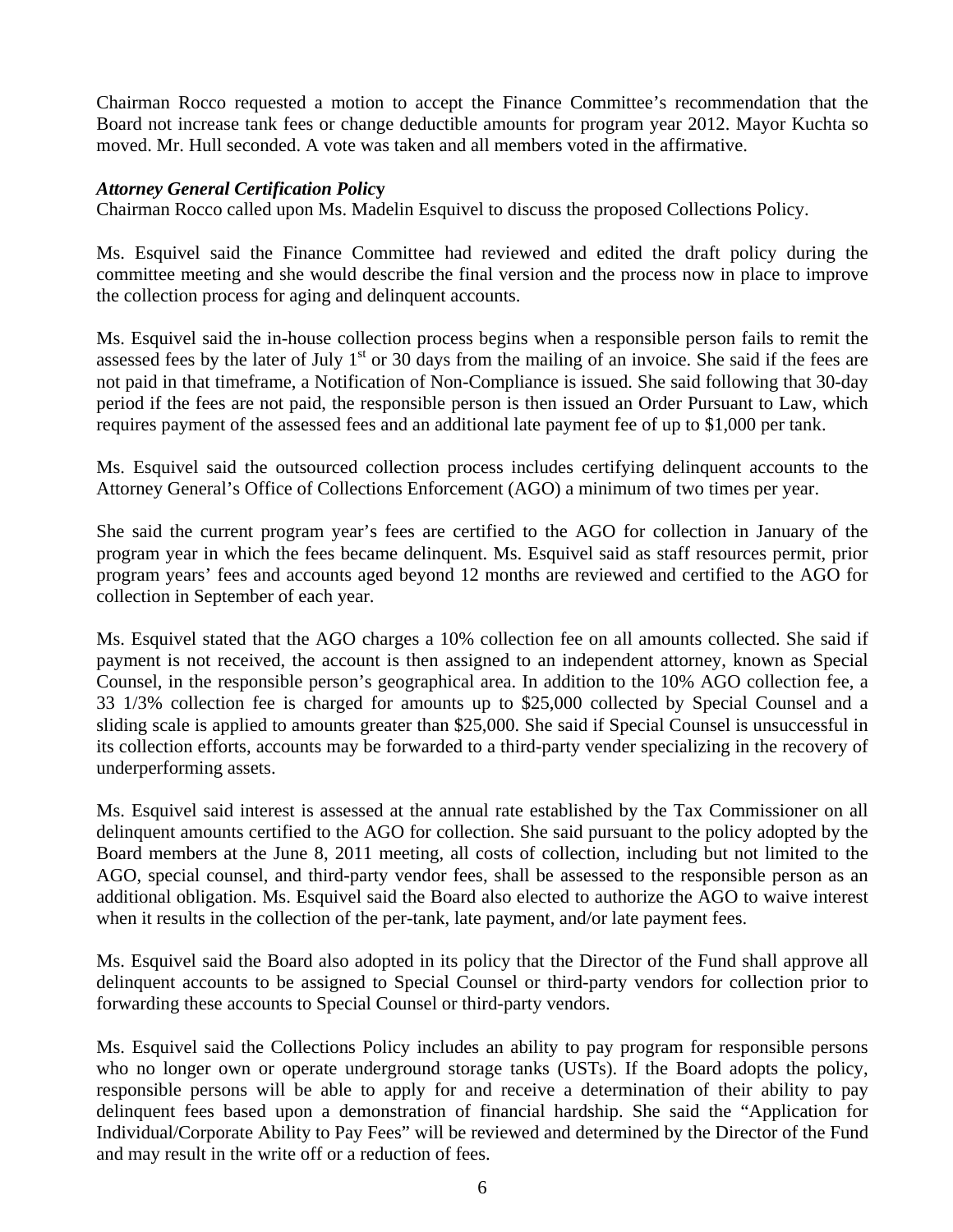Ms. Esquivel said fees erroneously paid for exempt, non-existent, or otherwise ineligible tank systems shall be applied to the responsible person's account to offset any delinquent fees before the account is certified to the AGO for collection. She said if the erroneously paid fees exceed the amount of delinquent fees, a refund of the difference and notification of the offset shall be issued to the responsible person. She said if the responsible person objects to the offset, they may provide additional information and request a second review and reconciliation of the account.

Ms. Esquivel said pursuant to O.R.C. 3737.91(G), the Director of the Fund may request the Attorney General to bring a civil action, including a temporary restraining order or preliminary or permanent injunction, against the responsible person in the common pleas court of the county in which the USTs are located.

Ms. Esquivel said pursuant to the policy adopted by the Board at its September 12, 2007 meeting, the AGO has authorization to write off delinquent fees 15 years from the date of certification.

Ms. Esquivel concluded stating nothing in this policy is intended to limit the Director's ability to settle delinquent accounts through the appeals process, the AGO offer-in-compromise program, enforcement process or other settlement negotiations that may arise in the normal course of business.

Chairman Rocco requested a motion to adopt the Collections Policy as written with the understanding that the Finance Committee would annually review the policy and recommend to the Board any improvement or enhancements. Mr. Hull so moved. Mayor Kuchta seconded and a vote was taken. All members voted in the affirmative.

Ms. Esquivel stated the Board had received a Service Level Agreement from the Attorney General's Collections Enforcement section describing the AG's services and the Board's preferences regarding the collection of delinquent accounts. She asked the Board to authorize the Chairman to sign that agreement.

Chairman Rocco requested a motion to authorize the Chairman to sign the Service Level Agreement on behalf of the Board. Mr. Hull so moved. Mr. Cable seconded. A vote was taken and all members voted in the affirmative.

# **New Business**

# *Appeal Hearings*

Chairman Rocco called upon Ms. Cheryl Hawkinson to discuss the eligibility appeal hearing regarding Mr. Robert D. Mooney, owner of Mooney's Sunoco located in Orange Village, Ohio.

Ms. Hawkinson stated that Mr. David Waxman, the attorney recently retained by Mr. Mooney, is present today. She said that they would like to jointly request the Board to remand the Report and Recommendation to the Executive Director to enable her to peruse new information made available by Mr. Waxman after the Report and Recommendation had been submitted. She said following the review of the new information, if the issue still is not resolved, they would like to request the Hearing Officer to hold an amended hearing to review only the submitted additional information.

Chairman Rocco requested a motion to remand the Mooney appeal to the Executive Director for review of new information, and, if necessary, to have an amended appeal hearing to hear only the new information. Mr. Hull so moved and Ms. Hilvert seconded. A vote was taken and all members voted in the affirmative.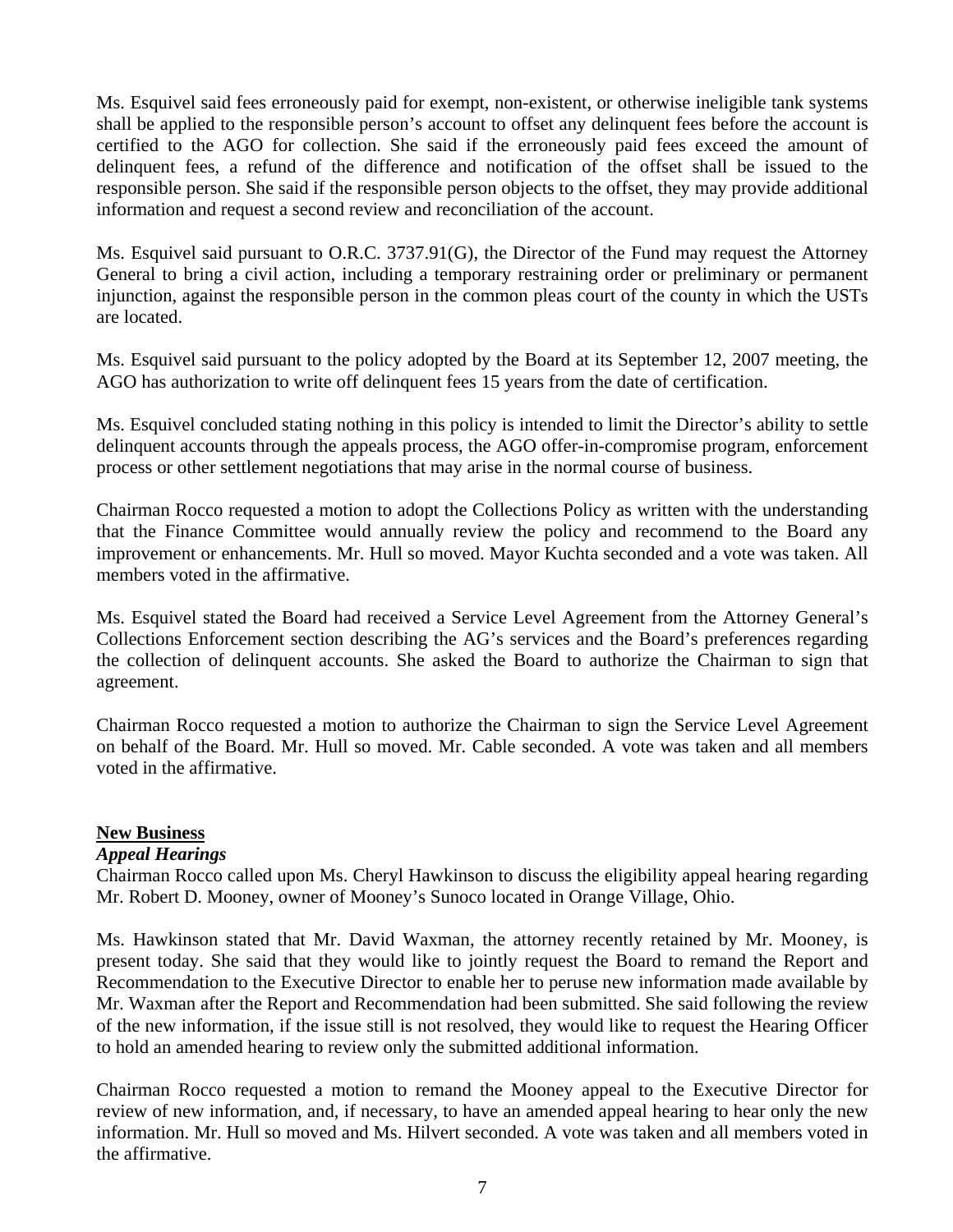Chairman Rocco called upon Mr. Howard Silver, the Board's Hearing Officer, to present the two remaining Report and Recommendations to the Board.

# **Claim #5386-0001/10/29/96-B, J.F. Enterprises, 6005 Secor Road, Toledo, OH 43613**

Mr. Silver said the parties involved waived a record hearing and submitted this matter to the hearing officer upon stipulations of fact, joint exhibits, and the parties' written arguments.

Mr. Silver said on October 29, 1996, J. F. Enterprises suspected or confirmed an accidental release from the underground storage tanks (USTs) located at 6005 Secor Road in Toledo, Ohio. He said subsequent to October 29, 1996, J. F. Enterprises was determined to be eligible for payment or reimbursement for corrective action costs from the Petroleum UST Financial Assurance Fund (Fund).

Mr. Silver said that in May 1997, five USTs were removed from the referenced site. He said that on October 29, 1997, the Ohio State Fire Marshal issued a No Further Action (NFA) letter to J. F. Enterprises for the site.

Mr. Silver said effective April 1, 2007, the Petroleum UST Release Compensation Board (Board) adopted the following language to be added to Ohio Administrative Code section 3737-1-09(A)(12): "Under no circumstances shall additional corrective action costs be reimbursed when the original no further action letter for the subject release is rescinded more than five years from the date it was issued."

Mr. Silver said that on March 27, 2008, more than five years after the original October 29, 1997, NFA letter had been issued, BUSTR rescinded the NFA letter dated October 29, 1997. He said that the March 27, 2008 letter from BUSTR, which rescinded the original NFA letter, also directed J. F. Enterprises to perform a tier one source investigation as required by Ohio Administrative Code section 1301:7-9-13(H) that became effective in March 2005.

Mr. Silver said J. F. Enterprises remediated the release site and on February 6, 2009, it submitted a claim for payment or reimbursement for corrective action costs from the Fund. He said that on August 14, 2009, the Director of the Fund issued a claim settlement that denied reimbursement or payment from the Fund.

Mr. Silver stated the authority of the Board to adopt rules that are necessary or appropriate to implement and administer O.R.C. sections 3737.90 to 3737.98 is expressed in O.R.C. section 3737.90(B)(2). He said there is no express language within the Ohio Administrative Code that indicates the language in O.A.C. section 3737-1-09(A)(12) is to be applied retroactively; and, there is no implied subtext in the O.A.C. that indicates the language is to be applied retroactively.

Mr. Silver said the last sentence of O.A.C. section 3737-1-09(A)(12) effected substantive rights of holders of NFA letters that were rescinded more than five years after the original NFA letter had been issued. He said that on October 29, 1997, when BUSTR issued the NFA letter to J. F. Enterprises for the release site at issue, no five-year limitation existed effecting the payment or reimbursement of corrective action costs from the Fund after the rescission of an original NFA letter.

Mr. Silver stated applying O.A.C. section 3737-1-09(A)(12) so as to reach back to October 29, 2002, five years after the issuance of the October 29, 1997 NFA letter, and terminate payment or reimbursement rights otherwise possessed by J. F. Enterprises, required a retroactive application of the language that took effect on April 1, 2007. He said there is no intention expressed or implied in the language of O.A.C. 3737-1-09(A)(12) indicating that this language is to be applied retroactively. Mr.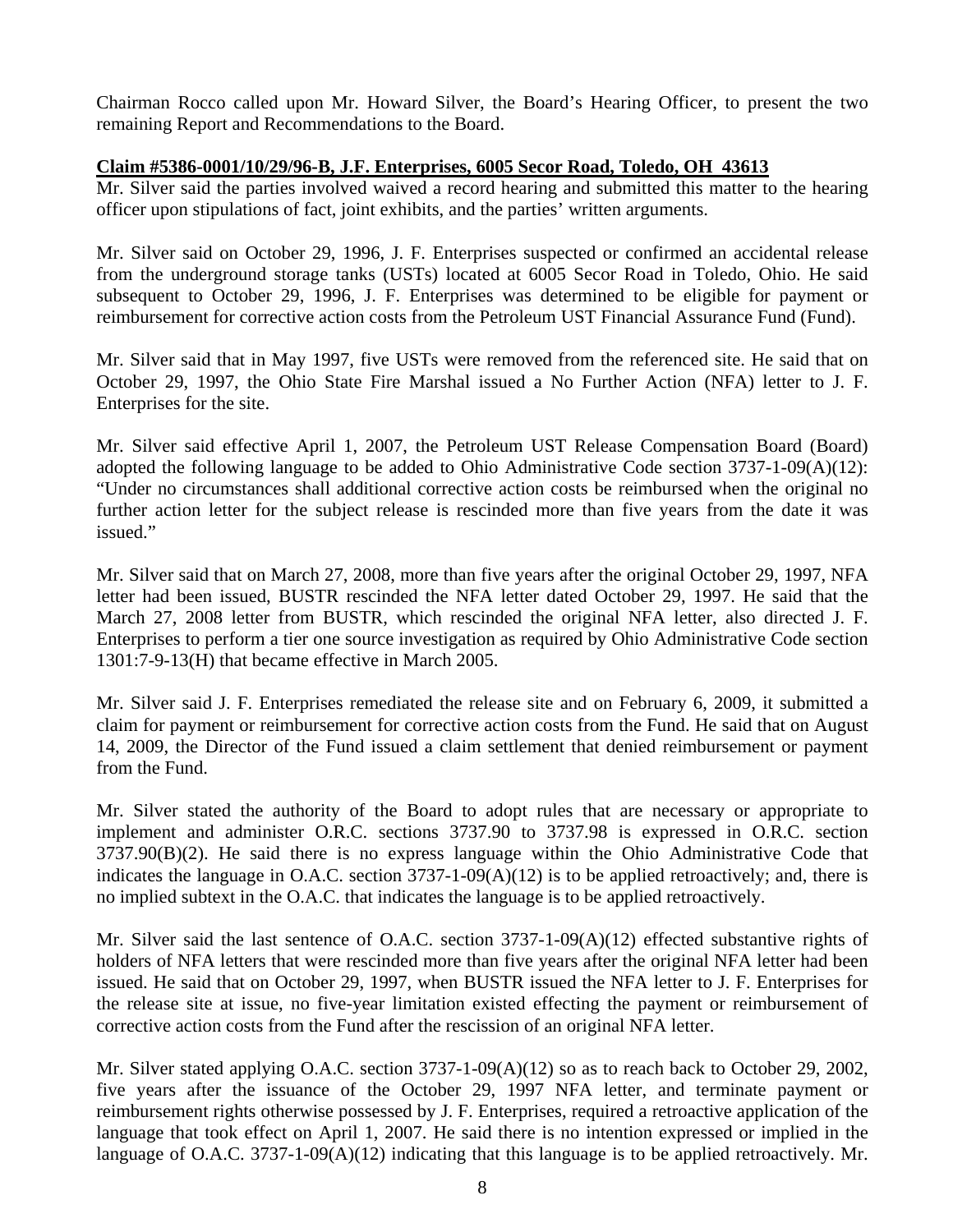Silver said the language of O.A.C. section  $3737-1-09(A)(12)$  is applied appropriately when this language is applied prospectively from April 1, 2007; however, the Director of the Fund, in the claim determination letter dated August 14, 2009, utilized an application of the rule that is not prospective but retroactive.

Mr. Silver stated based on the findings of fact and conclusion of law presented in his report, he recommended to the Board that the claim determination issued on August 14, 2009, by the Director of the Fund be vacated and remanded to the Executive Director for further review. Mayor Kuchta moved to accept the hearing officer's recommendation. Mr. Hightower seconded and a vote followed. All members voted in the affirmative.

# **Owner #4979 – Eligibility ID 0001, Estate of Herbert H. Niehaus, dba Mt. Airy Sunoco**

Mr. Silver said Herbert H. Niehaus operated a gasoline service station known as Mt. Airy Sunoco at 5835 Colerain Avenue, Cincinnati, Ohio beginning in 1949 until late 1992.

Mr. Silver said that in late 1992, at the age of sixty-eight, Mr. Niehaus became ill and subsequently suffered a series of mini strokes that incapacitated him, keeping him from working at the service station and from operating a motor vehicle.

Mr. Silver stated soon after, Mr. Niehaus suffered a second stroke that required care of Mr. Niehaus in a long-term care facility, where he passed away in 2005. He said with the passing of Mr. Niehaus in 2005, Mt. Airy Sunoco, the release site, became part of the estate of Mr. Niehaus, managed by executrix Gloria Goetz, Mr. Niehaus' daughter.

Mr. Silver said two 4,000-gallon underground storage tanks (USTs), identified as tanks 1 and 2, were installed in June 1949 and a third 4,000-gallon tank was installed at the site in 1985. He said tanks 1 and 2 were last used on January 5, 1990 and tank 3 was last used on November 12, 1992.

Mr. Silver said that on August 19, 1993, BUSTR issued a permit to Mt. Airy Sunoco for the removal of three USTs and these tanks were listed as tanks 1, 2, and 3 on the tank inventory form within the application for Fund eligibility. He said these three tanks were removed between October 1-5, 1993.

Mr. Silver said that on October 1, 1993, a suspected release at the site was reported to BUSTR based upon observed stained soil and odors in backfill materials amassed during tank removal activities, but no free product was observed.

Mr. Silver stated that on October 5, 1994, BUSTR received a UST Closure Assessment Report for the release site, which reported that the soil samples collected from the site indicated chemicals of concern above action levels.

Mr. Silver said that on December 5, 1994, BUSTR sent correspondence to Mr. Niehaus indicating the receipt of the closure assessment report and confirming that a release had occurred from the USTs located at the site. He said BUSTR also advised Mr. Niehaus that he was required to perform a site assessment to define the extent of vertical and horizontal contamination in soil and groundwater onsite and off-site. Mr. Silver stated the site assessment was to be submitted to the State Fire Marshal within 180 days of reporting the release or suspected release.

Mr. Silver said that on June 12, 1996, BUSTR sent a second letter to Mr. Niehaus noting a confirmed release at the site had been reported to BUSTR on October 5, 1994, but BUSTR had not received the required site assessment report that had been due on April 2, 1995. He said the June 12, 1996 letter also directed Mr. Niehaus to submit the site assessment within 30 days.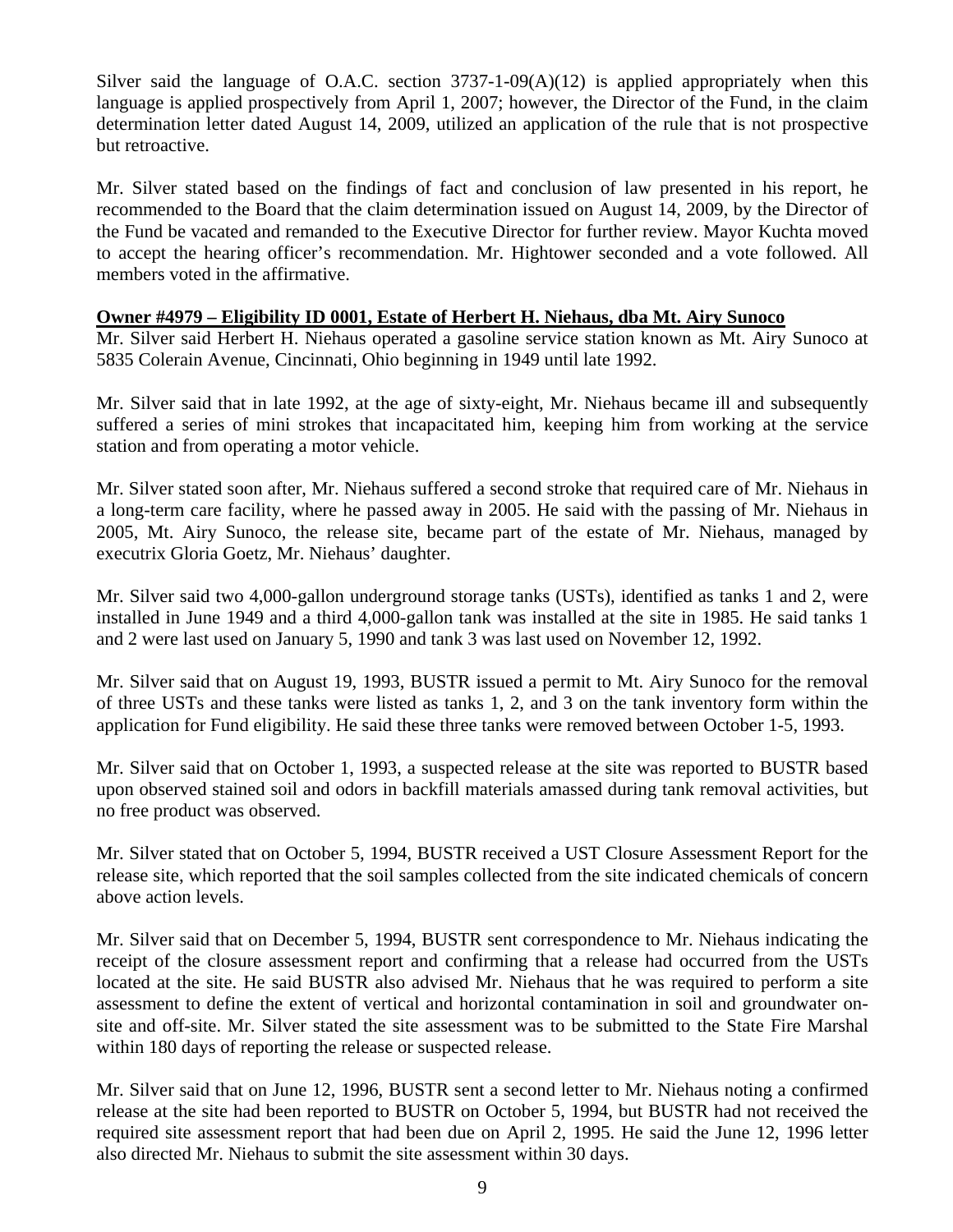Mr. Silver said that on September 17, 2002, BUSTR directed to Mr. Niehaus a third letter that referred to the previous letters of December 5, 1994 and June 12, 1996 that had asked for a site assessment report. He said it is noted in the September 17, 2002 correspondence that no such report had been received. Mr. Silver said the September 17, 2002 letter also notified Mr. Niehaus that such a report must be received within 30 days of the date of this letter if the release site is to be found in compliance with O.A.C. section 1301:7-9-13, the State Fire Marshal's corrective action rule that was in effect in September 1992.

Mr. Silver said that on October 16, 2002, BUSTR received correspondence from Ms. Gloria Goetz, daughter of Mr. Niehaus, requesting information on what was needed to satisfy BUSTR's requirements.

Mr. Silver said that on January 17, 2003, BUSTR sent an email to Ms. Goetz and issued to her a fourth letter expressing the need for a site assessment of the release site.

Mr. Silver said that on September 23, 2005, BUSTR was notified of the passing of Mr. Herbert H. Niehaus.

Mr. Silver said that on February 5, 2007, BUSTR received a tier one delineation notification report for the release site. He said that on April 23, 2009, BUSTR directed notice to Ms. Goetz that BUSTR was issuing a no further action (NFA) letter to Mt. Airy Sunoco.

Mr. Silver said that on April 20, 2010, the Petroleum UST Financial Assurance Fund received an eligibility application from Timothy Niehaus, Mr. Herbert Niehaus' son, on behalf of Mt Airy Sunoco.

Mr. Silver stated that Ohio Revised Code section 3737.92(D)(1) provides that a responsible person is not eligible to obtain reimbursement for corrective action costs for an accidental release unless, at the time the release was first suspected or confirmed, the responsible person possesses a valid certificate of coverage issued by the Petroleum UST Release Compensation Board (Petroleum Board) for the UST system from which the release occurred.

Mr. Silver stated that Ohio Revised Code section 3737.92(D)(6) provides that a responsible person is not eligible to obtain reimbursement for corrective action costs for an accidental release unless, at the time the release was first suspected or confirmed, the UST system from which the release occurred was in compliance with rules adopted by the State Fire Marshal under Ohio Revised Code section 3737.88 when the occurrence of the release was first suspected or confirmed.

Mr. Silver said Ohio Administrative Code section 3737-1-07(A)(1), in part, states the Director of the Fund shall issue a determination granting eligibility when an application for eligibility is received within one year of the suspected release or release, whichever is first, was required to be reported to the State Fire Marshal. He stated the version of Ohio Administrative Code rule 3737-1-07(A)(1), which became effective November 24, 1996, provided that all releases that were required to be reported to the State Fire Marshal on or before January 1, 1996, were to have an application for eligibility filed with the Petroleum Board no later than January 1, 1997.

Mr. Silver stated the suspected release was reported to the State Fire Marshal on October 1, 1993 and the suspected release was confirmed by BUSTR on December 5, 1994. He said the eligibility application filed in this case was received by the Petroleum Board on April 20, 2010.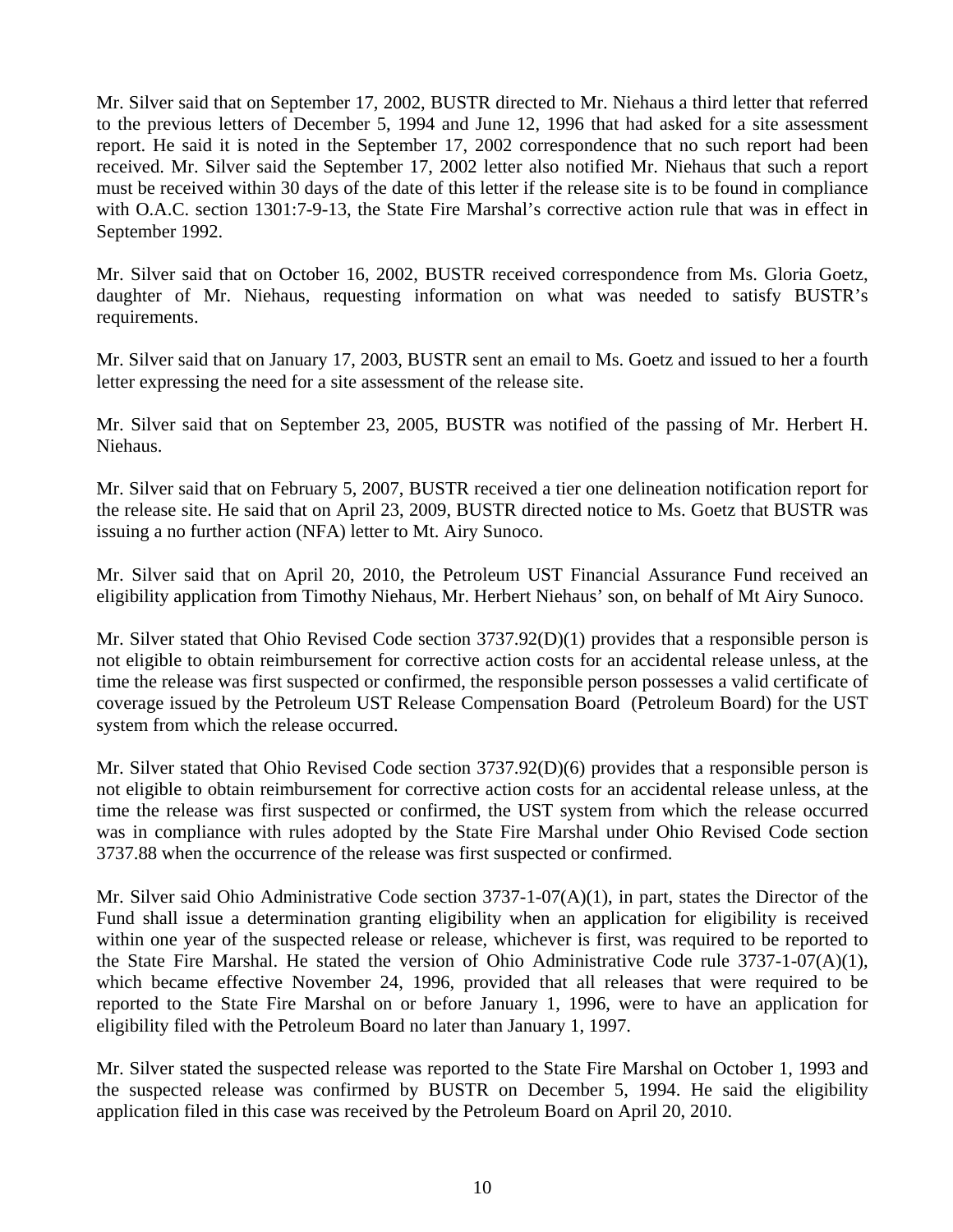Mr. Silver noted however, the eligibility application at issue states the suspected release or release date within the eligibility is November 4, 2009. He said if this date is applied, the denial of eligibility from the Director of the PUST Financial Assurance Fund issued August 27, 2010, is supported by the absence on November 4, 2009, of a certificate of coverage being possessed by the owner of the release site, indicating a lack of compliance with Ohio Revised Code section 3737.92(D)(1).

Mr. Silver said the late filing of the eligibility application for a release first suspected on October 1, 1993, and confirmed on December 5, 1994, shows a lack of compliance with Ohio Administrative Code rule  $3737-1-07(A)(1)$ , in that the eligibility application was received by the Petroleum Board on April 20, 2010.

Mr. Silver said a preponderance of the evidence in the hearing record establishes that a number of prerequisites required to be fulfilled for an application to be found eligible under the PUST Financial Fund were not accomplished during the time periods available for the fulfillment of these prerequisites.

Mr. Silver said based on the findings of fact and conclusions of law presented in his report, he recommended to the Petroleum Board that the denial of eligibility issued on August 27, 2010, comprises valid state action as a matter of fact and law, and should be affirmed. Mr. Hightower moved to accept the hearing officer's recommendation. Mr. Bishilany seconded and a vote followed. All members voted in the affirmative.

# *Hardship Applications*

Chairman Rocco called upon Ms. Richmond to present the hardship application. Ms. Richmond stated the Board's rule 8 provides for an owner experiencing financial hardship to apply for hardship status with the Fund. She said the hardship status allows for the acceleration of the review of claims submitted by the owner. She said this reduces the financial burden the owner would experience if the claims were reviewed and settled in the normal course of business. Ms. Richmond said once the hardship status is granted, the status remains in effect for a one-year period. She said at that time, the owner may reapply and submit updated financial information to be considered for a one-year extension of hardship status.

Ms. Richmond said in determining hardship status, the application and a minimum of two years income tax records are reviewed. She said, in addition to those records, a USEPA financial capacity test is used to evaluate the owner's cash flow and determine if the owner is able to carry debt, in which case the owner could finance the costs of corrective actions over time.

### **Claim #16065-0001/03/25/96, Owner – Lois Jeffers, dba Midway Petroleum**

Ms. Richmond said Mr. & Mrs. Bobby Jeffers were the responsible persons for a 1996 release at 89 South Main Street in Fredericktown, Ohio. She said they sold the site in March 2007, but continued the corrective actions at the site. Ms. Richmond stated that Mr. Jeffers passed away in June 2011 and Mrs. Jeffers filed this second request for hardship status. She said to date, the Fund had reimbursed approximately \$140,000 for corrective actions for this release and one claim package with a face value of \$7,300 is in-house and pending review. Ms. Richmond said in addition to the claim package, a voluntary request for cost pre-approval for \$25,000 is pending review. She said it is anticipated these costs will be incurred within the next year.

Ms. Richmond said that Mrs. Jeffers is 65 years old and is employed part-time as a home health aide. She said based upon the application and a letter Mrs. Jeffers provided with the hardship application, her annual income, including social security, is estimated to be approximately \$20,000 this year. Ms. Richmond said subsequent to Mr. Jeffers death, their home was foreclosed upon and Mrs. Jeffers is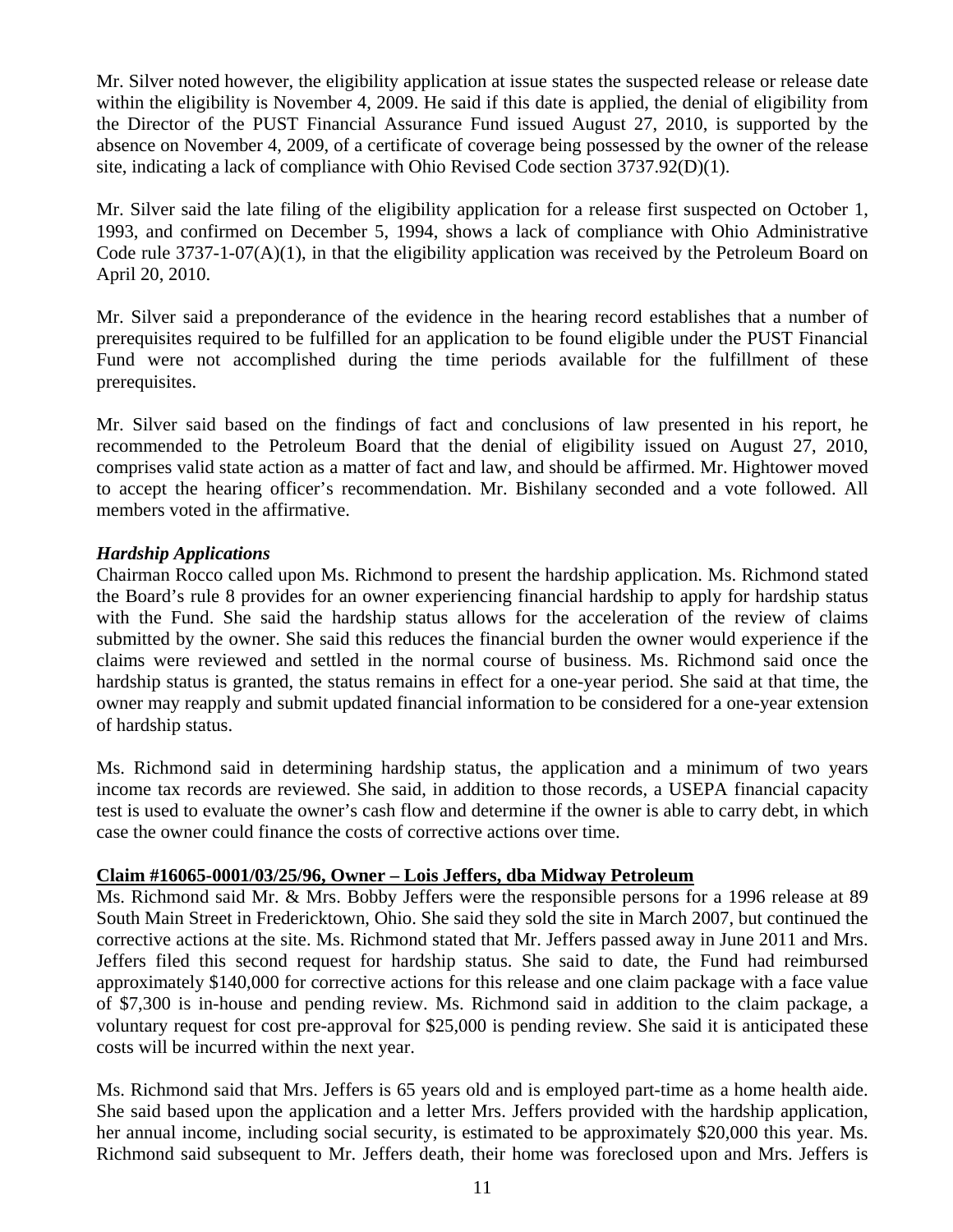currently renting an apartment. Ms. Richmond said Mrs. Jeffers has no assets with a value greater than \$1,000.

Ms. Richmond said that because the USEPA financial capacity test uses information from the prior two years' tax returns and since Mrs. Jeffers' financial condition changed a few months ago, the financial capacity test results were not reflective of her current situation and were not considered in the decision to recommend the Board approve this application and grant hardship status to Mrs. Jeffers. Mr. Hull moved to approve the hardship application. Mayor Kuchta seconded and a vote was taken. All members voted in the affirmative. The motion carried.

# *Certificates of Coverage Ratification*

Chairman Rocco called upon Ms. Richmond to present for ratification by the Board the lists of owners who, since the last Board meeting, had either been issued or denied a Certificate of Coverage.

Ms. Richmond said that behind Tabs 10 and 11 are listings of facilities that, since the June Board meeting, were issued or denied a program year 2010 or 2011 Certificate of Coverage.

Ms. Richmond explained that the process used to review the fee applications and issue or deny a Certificate of Coverage include a review for completeness to determine full payment has been received; financial responsibility for the deductible is demonstrated; and, the owner has certified with his signature that he is in compliance with the State Fire Marshal's rules. She said if these requirements have been met and if the tanks existed in previous years, a Certificate for the subject tanks was issued to the owner in at least one of the prior two years, then a Certificate of Coverage is issued.

Ms. Richmond explained that if deficiencies or compliance issues are discovered, notice is provided to the owner in accordance with the Board's rules. The owner is provided with 30 days to respond to the notice with information to correct the deficiency or compliance issue. If correcting information is not received within this time, a determination denying the Certificate of Coverage is issued to the owner. The Board's rules and the Revised Code make provisions for an appeal of the determination. Throughout this process the Board's staff works with the owner to correct the fee statement record and/or refers the owner to BUSTR to correct the registration record.

Ms. Richmond asked the Board to ratify her actions with respect to the issuance of the 2010 Certificates of Coverage for the five owners of the ten facilities included on the first list behind Tab 10.

Mr. Hull moved to ratify the list of 2010 Certificates of Coverage that were granted. Mr. Epperson seconded. A vote was taken and all of the members were in favor. The motion passed.

Ms. Richmond asked the Board to ratify her actions with respect to the denial of the 2010 Certificates of Coverage for the nine owners of the eleven facilities included on the list behind the Tab 10 blue divider page.

Mr. Hull moved to ratify the list of 2010 Certificates of Coverage that were denied. Mr. Cable seconded. A vote was taken and all of the members were in favor. The motion passed.

Ms. Richmond asked the Board to ratify her actions with respect to the issuance of the 2011 program year Certificates of Coverage for the 81 owners of 1,044 facilities included on the first list behind Tab 11.